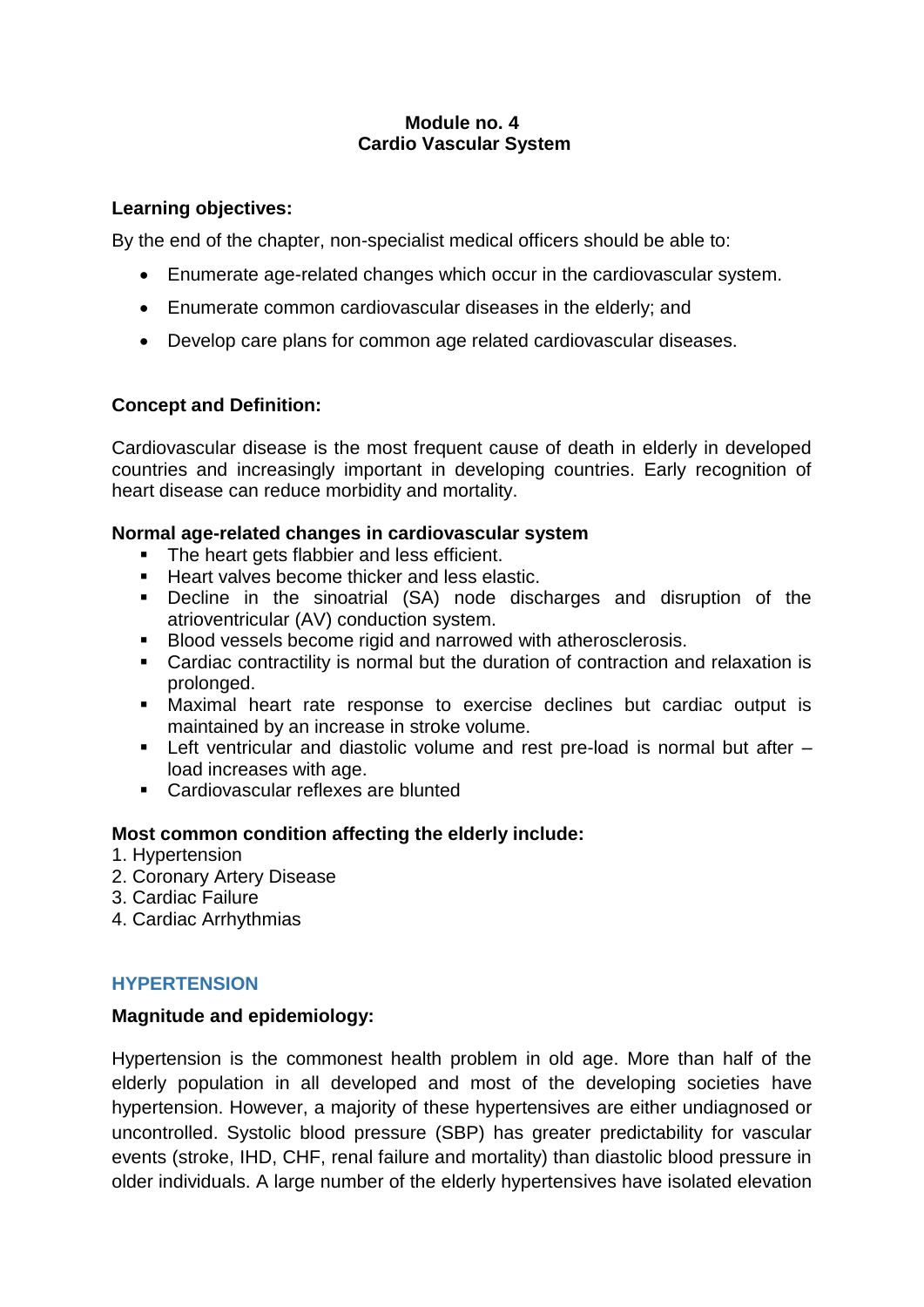of SBP, which greatly enhances cardiovascular risk. Pseudohypertension and white coat hypertension need to be ruled out.

**Definition:** Hypertension in elderly is defined as systolic blood pressure (SBP) of 150 mm of hg or more, and/ or a diastolic blood pressure (DBP) of 90 mm of Hg or more, or taking antihypertensive medication.

| <b>Blood Pressure</b><br><b>Classification</b> | SBP (mmHg) DBP (mmHg) |               |
|------------------------------------------------|-----------------------|---------------|
| Normal                                         | 120                   | and $<80$     |
| Prehypertension                                | $120 - 139$           | or 80-89      |
| <b>Stage Hypertension</b>                      | 140-159               | or 90-99      |
| Stage 2 Hypertension                           | ≥160                  | or $\geq 100$ |

# **Classification of Blood Pressure as per JNC 7 Classification:**

### **Targets of Blood Pressure as per JNC 8 guidelines**

| <b>Patient subgroup</b>                        | Target SBP (mm Hg) | Target DBP (mmHg) |
|------------------------------------------------|--------------------|-------------------|
| years without $CKD/ \nvert < 150$<br>$\geq 60$ |                    | < 90              |
| <b>Diabetes</b>                                |                    |                   |
| $< 60$ years                                   | < 140              | $~<$ 90           |
| >18 years with CKD                             | < 140              | < 90              |
| >18 years with Diabetes                        | < 140              | < 90              |

#### **Precautions to be taken in the measurement of blood pressure:**

Although the use of mercury sphygmomanometer is regarded as the 'gold standard' for office blood pressure measurement, widespread ban in use of mercury devices has diminished their role in hospital settings. Alternative methods such as automated electronic devices have gained increased popularity. The preferred location of measurement is the upper arm, but errors may occur because of changes in the position of the arm. Other technical sources of error include inappropriate cuff size and too rapid deflation of the cuff. Clinic readings may be unrepresentative of the patient's true blood pressure because of the white coat effect, which is defined as the difference between the clinic readings and the average daytime blood pressure. Patients with elevated clinic pressure and normal daytime pressure are said to have white coat hypertension, which is often explained by state anxiety or conditioned response.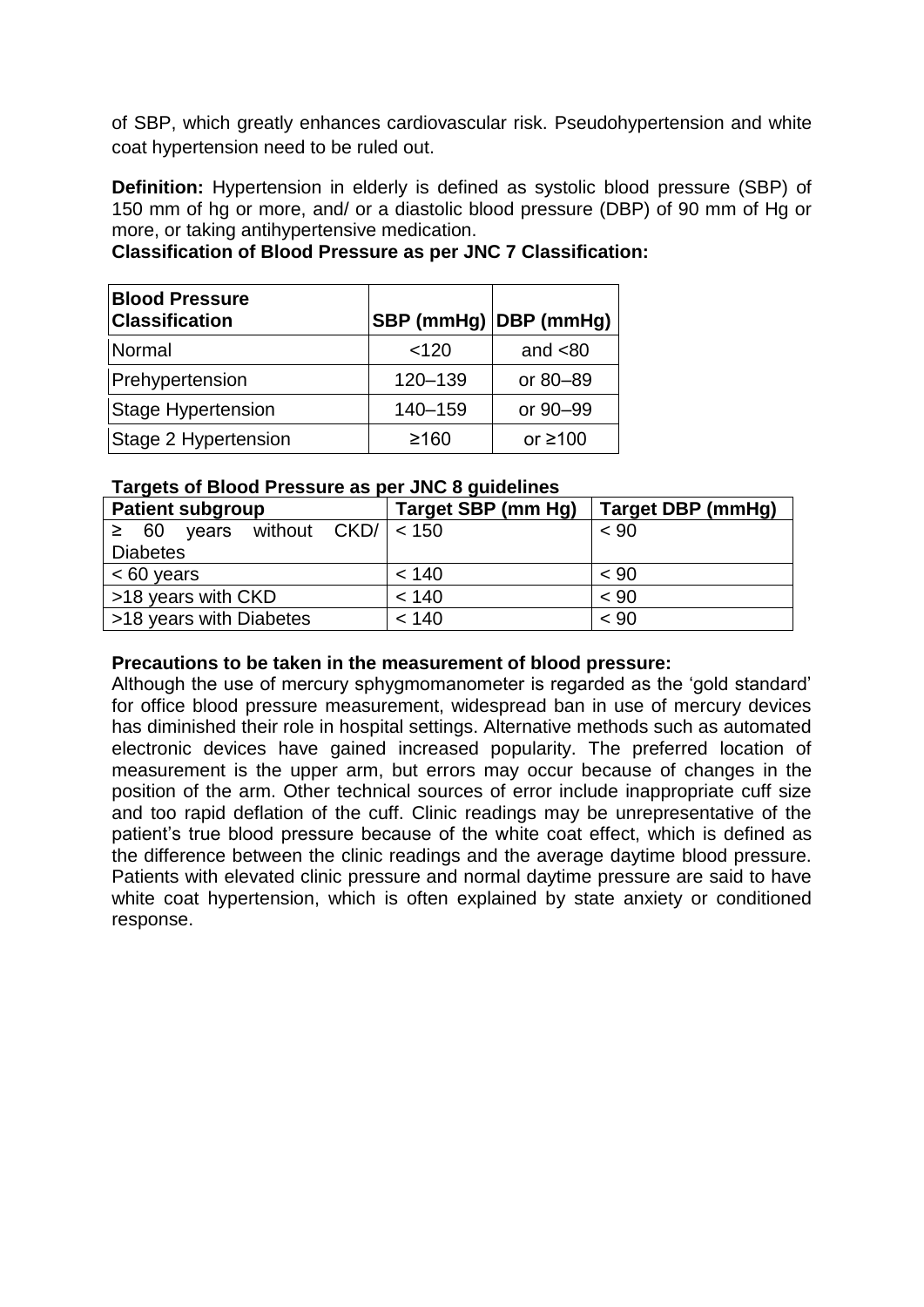

# **Types of Hypertension**

- 1. Primary or Idiopathic hypertension: Here a single reversible cause of hypertension cannot be identified. It is the commonest cause of high blood pressure in old age.
- 2. Secondary hypertension: A definite reason for hypertension can be found such as renal disease, endocrine problems, drugs (like steroids, NSAIDS) etc.
- 3. Isolated SBP: The systolic blood pressure is elevated, and the diastolic pressure is normal. This is seen commonly in the elderly.

| <b>Non Modifiable</b>  | <b>Modifiable</b>                                |
|------------------------|--------------------------------------------------|
| Age                    | Habits – Tobacco use                             |
| Gender                 | Lifestyle – sedentary/ lack of physical activity |
| <b>Genetic Factors</b> | <b>Personality – Stress</b>                      |
| Race                   | Obesity -                                        |
|                        | Diet - Sodium excess/ Fat                        |

### **RISK FACTORS (BOX):**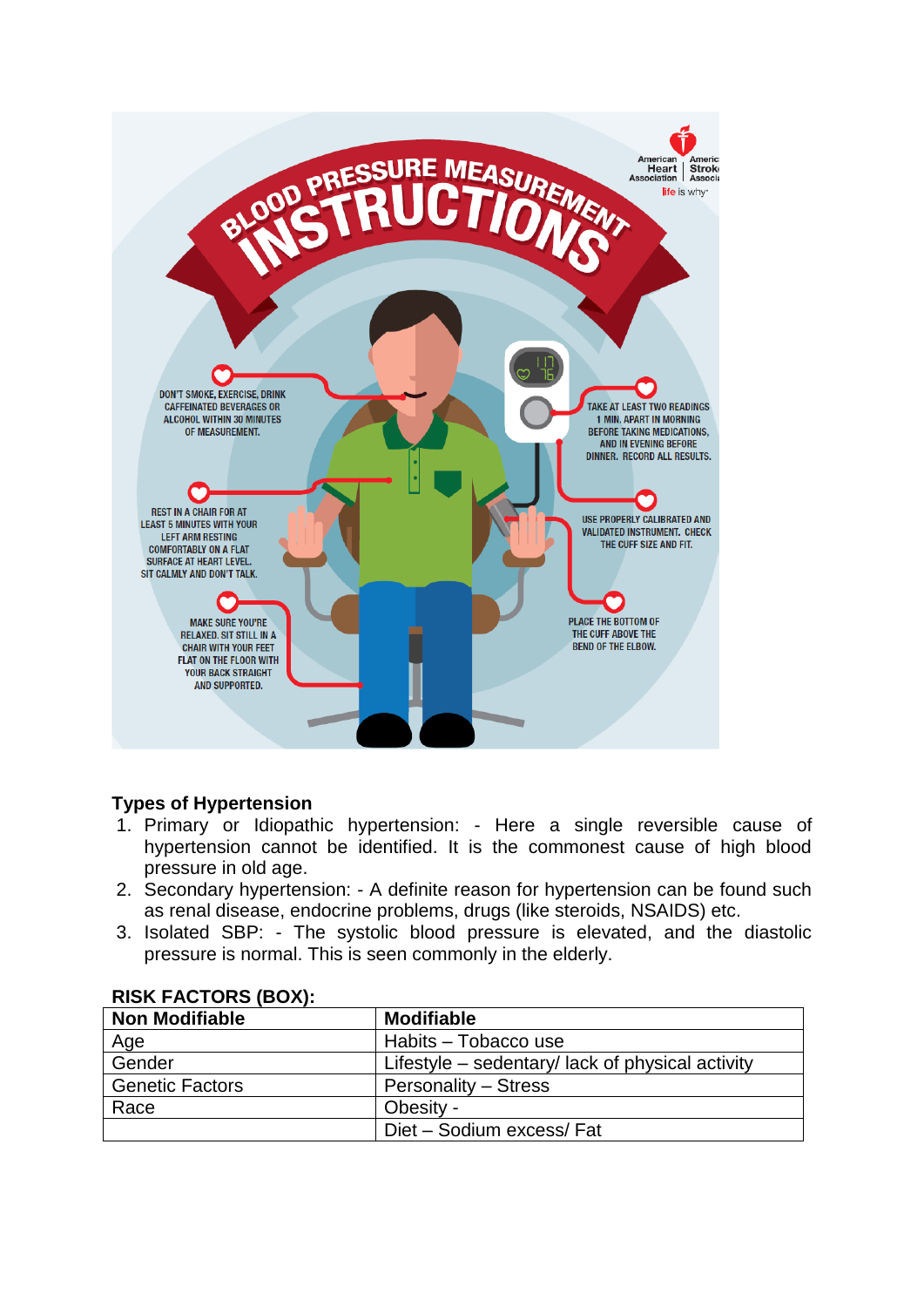## **Clinical features**

## **Symptom**

- Hypertension has been termed as "silent killer," because it hardly produces any symptoms.
- Headache and giddiness are commonly reported symptoms. Epistasis and Breathlessness may be present.

### **Signs**

- BP is elevated (≥150/90 mm of Hg). Accelerated HTN needs to be taken care of on an emergency basis.
- Loud second heart sound
- Signs of an underlying cause should be sought.
- Optic fundus should be examined in all patients for hypertensive retinopathy changes.

## **Investigations**

## **Primary level:**

Hemoglobin, Blood Glucose, Urea, creatinine, urine examination, Electrocardiography

## **Secondary and tertiary levels:**

Lipid Profile, Electrolytes, Thyroid function tests, Chest X Ray, Renal Doppler and ultrasonography abdomen, fundoscopy

## **Treatment**

### **Non Pharmacological measures:**

- Diet: Low fat, low sodium diet (<5gm per day)
- Weight reduction: BMI should be targeted to < 25kg/m2
- Exercise: Regular exercise, preferably aerobic type for at least 30 minutes per day
- Relaxation techniques, yoga, meditation.
- Tobacco cessation

# **Antihypertensive Agents**

- **Calcium channel blockers** like Amlodipine (2.5 5 mg OD), cilnidipine (5-10 mg OD/ BD), etc.
- **Anigiotensin Conversion Enzyme (ACE)** inhibitors like ramipril (1.25 mg OD), enalapril (2.5 – 5 mg OD/ BD), and Angiotensin Receptor Blockers (ARB) like Losartan (25 – 50 mg OD/ BD), Telmisartan (20 mg OD/ BD) and Olmesartan (20 mg OD/ BD).
- **Diuretics** like furosemide (20 40 mg OD), hydrochlorothiazide (12.5 mg OD), spironolactone (25 – 50 mg OD).
- **Βeta Blockers** like atenolol (25 50 mg OD/ BD), metoprolol (25 50 mg OD/ BD).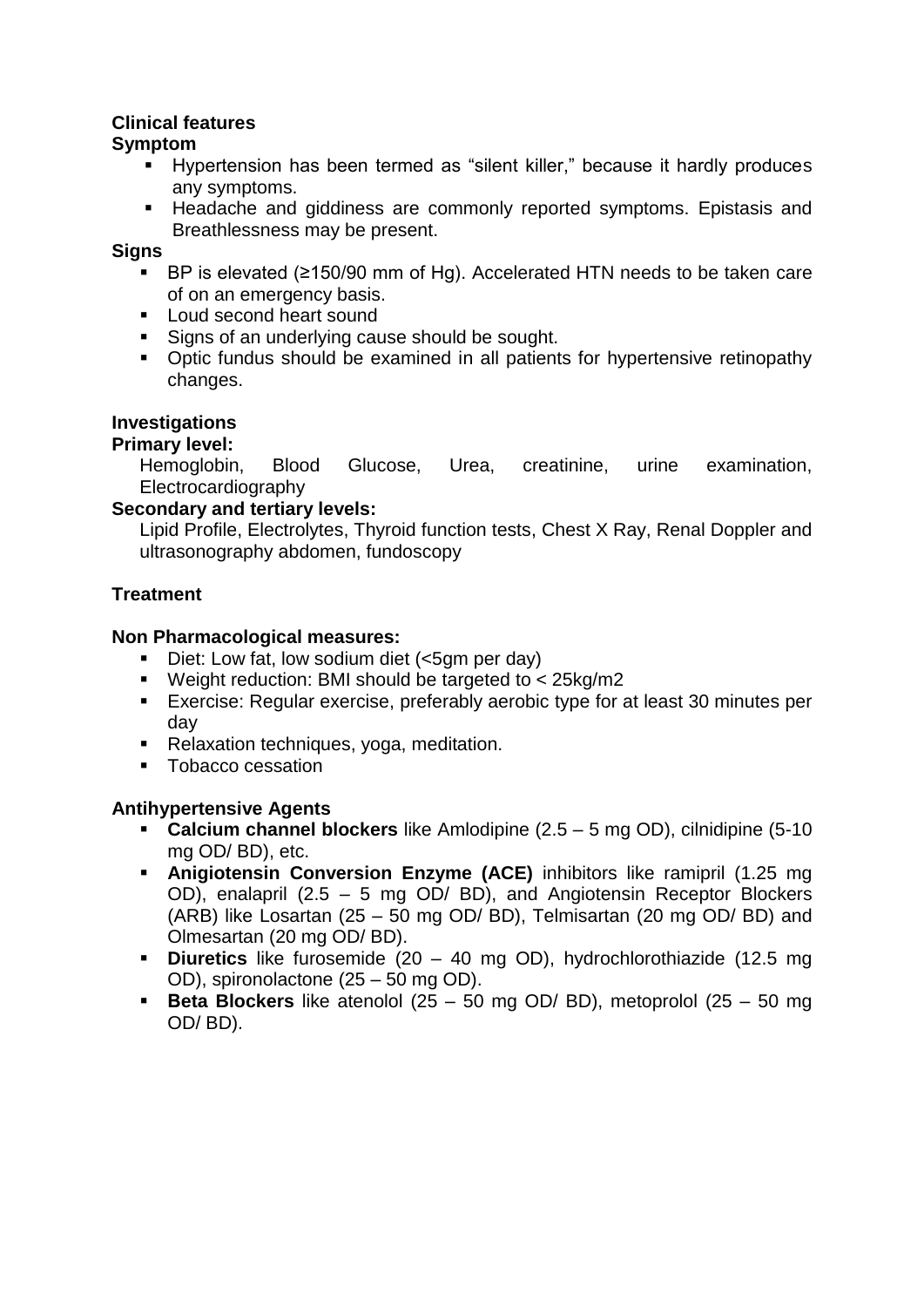

# **Compelling Indication Initial Therapy Options:**

| Heart failure               | THIAZ, BB, ACEI, ARB, ALDO ANT |
|-----------------------------|--------------------------------|
| Post myocardial infarction  | <b>BB, ACEI, ALDO ANT</b>      |
| High CVD risk               | THIAZ, BB, ACEI, CCB           |
| <b>Diabetes</b>             | THIAZ, BB, ACEI, ARB, CCB      |
| Chronic kidney disease      | ACEI, ARB, THIAZ               |
| Recurrent stroke prevention | THIAZ, ACEI                    |

Compelling indications for Individual Drug Classes Key: THIAZ = thiazide diuretic, ACEI= angiotensin converting enzyme inhibitor, ARB = angiotensin receptor blocker,  $BB = beta$  blocker,  $CCB = calcium$  channel blocker, ALDO ANT = aldosterone antagonist

#### **Key messages**

- The goal of treatment is to achieve a blood pressure of less than 150/90mm Hg. For patients with diabetes and renal disorders, this further needs to be reduced to 140/90.
- Older patients are likely to demonstrate orthostatic fall of blood pressure. Drugs that produce orthostatic hypotension should be avoided (βblockers, peripheral adrenergic blockers and high-dose diuretics). Drugs that cause congnitive dysfunction (central α2- agonists, i.e. clonidine) should be used with caution.

#### **Further reading:**

- 1. JNC 8 Criteria
- 2. Davidson's Principles and Practice of Medicine, 23rd Edition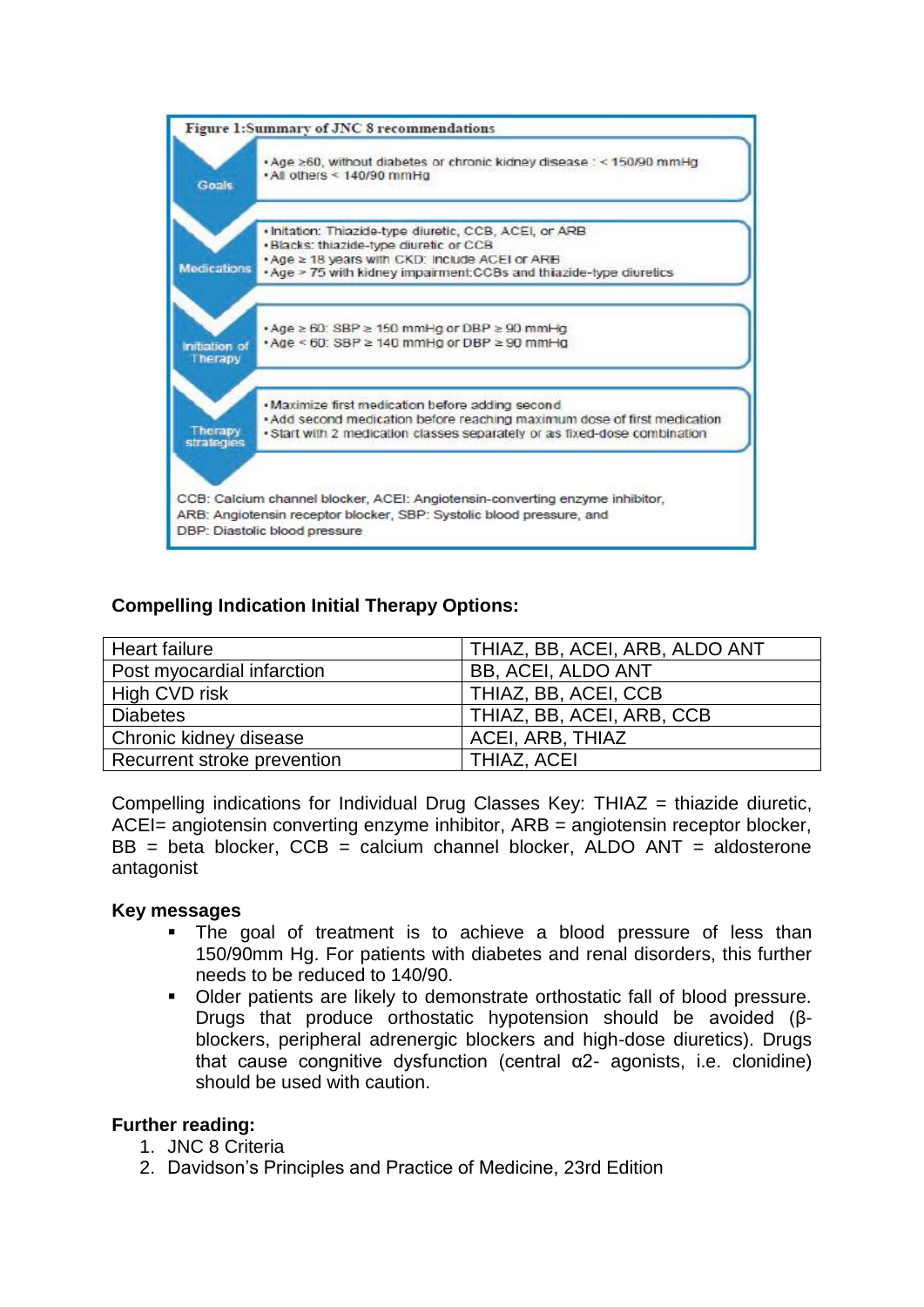3. Ogedegbe G, Pickering T. Principles and techniques of blood pressure measurement. *Cardiology clinics*. 2010; 28(4):571-586.

## **CORONARY ARTERY DISEASE**

#### **Introduction**

Coronary artery disease (CAD) is also known as ischemic heart disease (IHD). Myocardial ischemia occurs when there is an imbalance between the supply of oxygen and the myocardial demand. IHD is a very common cause of disability and death in old age.

#### **Risk Factors for IHD**

- Hypertension (systolic and diastolic)
- Tobacco use
- **•** Dyslipidemia
- Obesity
- **EXEC** Sedentary life style
- Diabetes mellitus

#### **Clinical Manifestations**

The manifestations of IHD include chest pain or discomfort, radiating to left shoulder, neck and epigastrium. Other symptoms include dyspnea, sweating, palpitations, nausea and vomiting. However, in older patients silent ischaemia and cardiac failure are more frequent.

#### **Investigations:**

These are at a secondary and tertiary level.

• Electrocardiogram Changes are characteristic in different leads in different infarcts

| I Lateral | aVR | V1 Septal V4 Anterior                            |
|-----------|-----|--------------------------------------------------|
|           |     | II Inferior aVL Lateral V2 Septal V5 Lateral     |
|           |     | III Inferior aVF Inferior V3 Anterior V6 Lateral |

- Blood chemistry CPK-MB and Troponin I
- Echocardiogram
- Tread Mill Test for Angina

### **Treatment**

#### **General Management**

- Patients should be reassured.
- Comorbid conditions such as anemia, thyroid dysfunction, hypertension, and dyslipidemia should be treated.
- Tobacco use should be stopped
- Regular exercise and low salt and low fat diet should be encouraged.
- Stress management through yoga, meditation, etc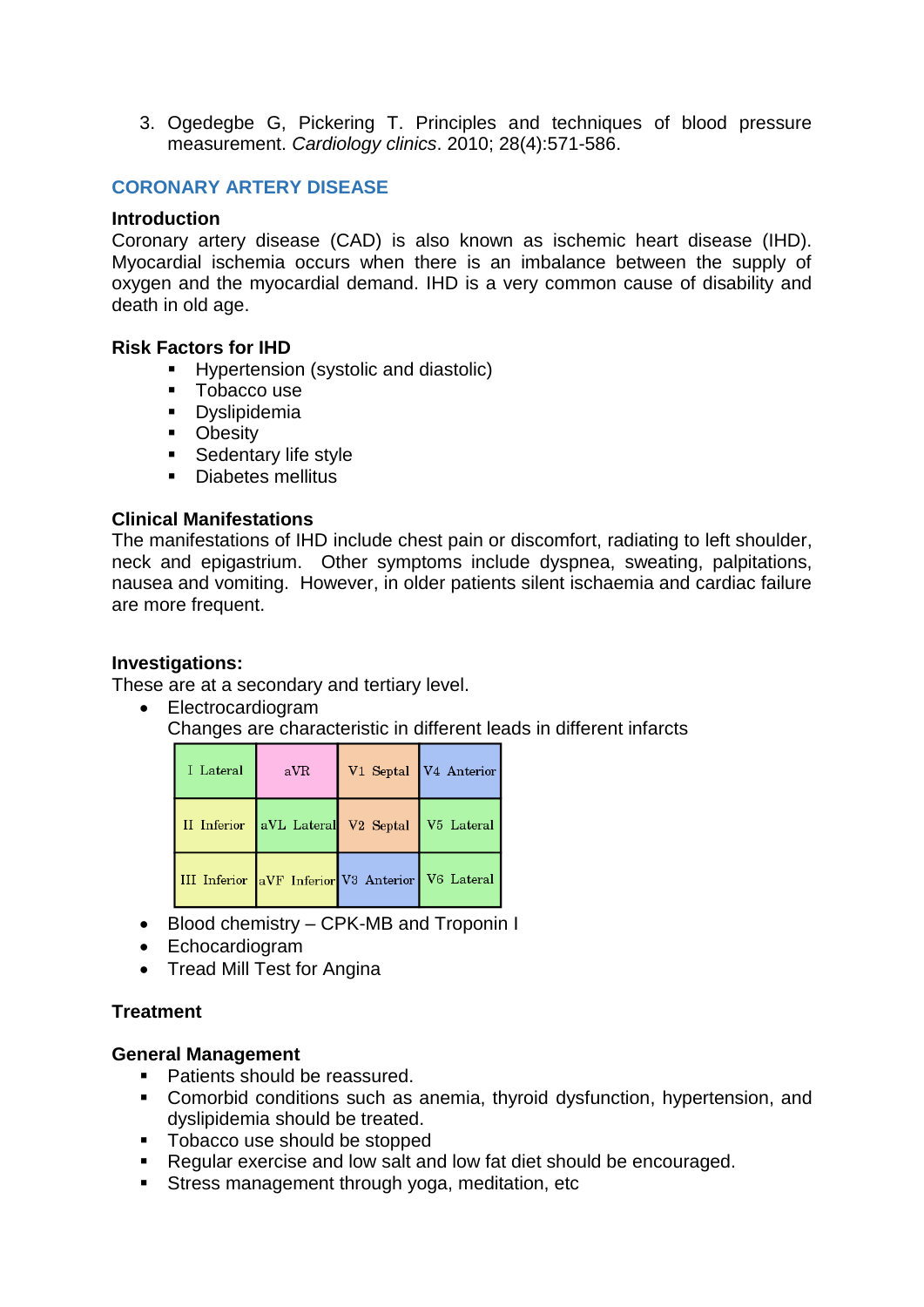■ Adequate rest

### **Medical management**

At a primary level, when IHD is suspected, patient should be referred immediately for further evaluation to a secondary/ tertiary centre. Cardio Pulmonary resuscitation is to be done in cases of Cardiac arrest. Administration of Asprin, Clopidogrel and Statin to stabilize

Medical management includes

- Short-acting nitrates (e.g. Glyceryl trinitrate)
- Long-acting nitrates (e.g. isosorbide dinitrate and monotrate)
- Aspirin &/or clopidogrel
- Statins
- β -adrenergic blockers (Metoprolol, carvedilol), ACE Inhibitors

At a district hospital level

- Thrombolysis by streptokinase/urokinase within 6 hrs. Thrombolytic therapy in old age is limited by the presence of several contraindications (Eg: Age  $\geq 85$ ) years) and is associated with higher rates of mortality and complications.
- Low molecular weight heparin
- Coronary angioplasty is an option for older subjects who continue to have symptoms despite medical management. CABG has better survival over medical management and similar survival as coronary angioplasty in the long run.

### **Key message:**

▪ Older persons may manifest with atypical symptoms of IHD and will require immediate referral to a higher centre for proper management.

# **CARDIAC FAILURE**

### **Definition**

Heart failure (HF) is defined as a complex clinical syndrome that can result from any structural or functional cardiac disorder that impairs the ability of the ventricle to fill with or eject blood.

### **Causes of cardiac failure:**

In the elderly, cardiac failure may be a manifestation of various conditions that include IHD, Cardiomyopathy, other cardiac disorders, anemia, thyroid disorders, uncontrolled hypertension. Lung diseases, renal diseases and fulminant infections may also cause failure.

### **Clinical Features**

- **Breathlessness on exertion**
- Orthopnea
- Paroxysmal nocturnal dyspnea
- Fatigue
- Weakness and tiredness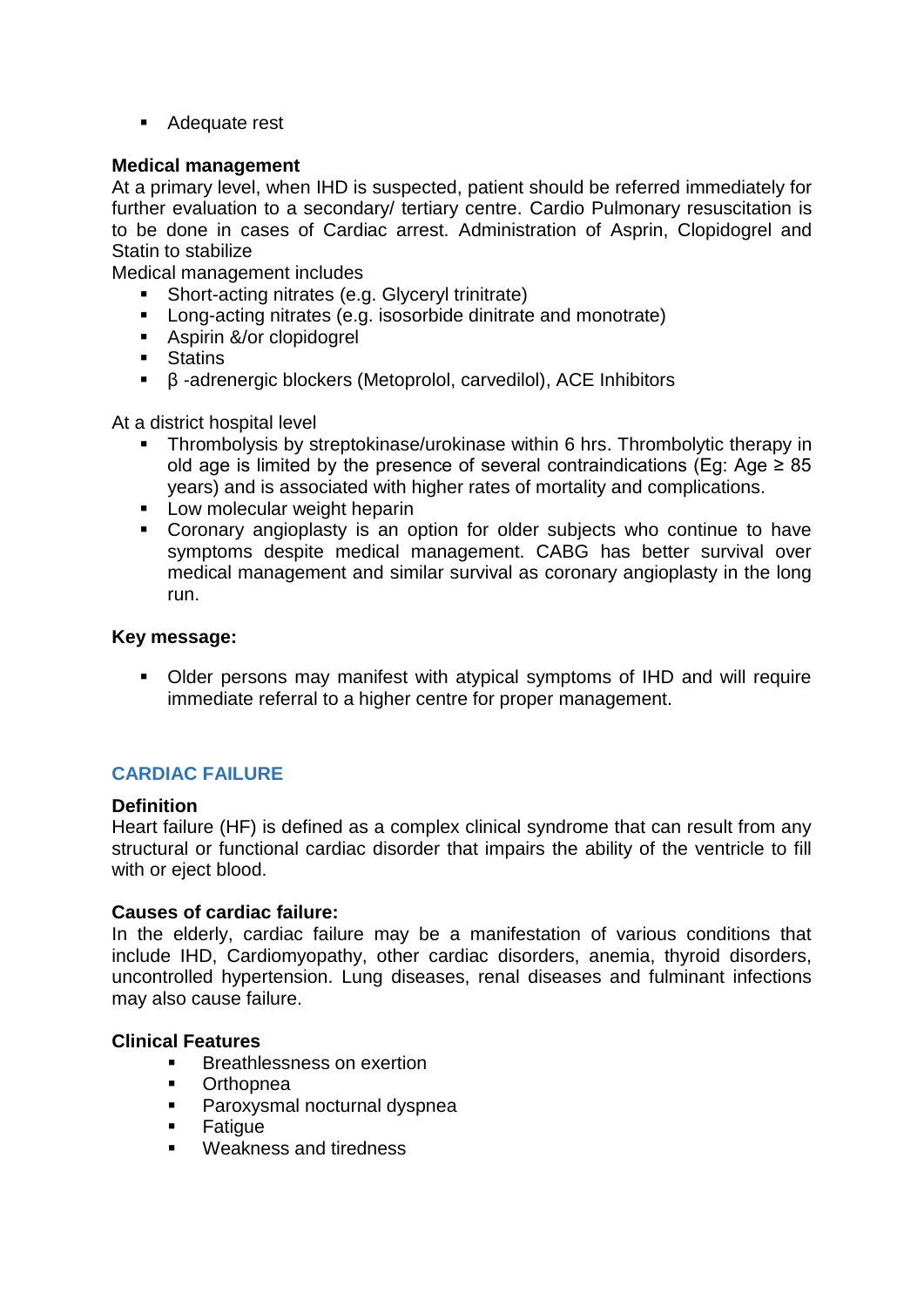## **Physical signs**

- Pulse is fast and of low volume
- BP is low in severe heart failure
- Respiratory rate may be high due pulmonary edema
- Peripheries are cold and may be cyanosed
- **■** JVP is usually raised
- Pitting pedal edema may be present
- Third and fourth heart sounds are often audible
- Bilateral fine crepitations and rhonchi may be heard
- Liver may be enlarged and tender due to congestion

### **Investigations**

At a primary level, CHF should be suspected based on symptoms and clinical examination.

At a Secondary and tertiary level:

- Chest x-ray: Presence of cardiomegaly, Pulmonary edema
- **Echocardiography: provides information on left and right ventricular size,** regional wall motion abnormality, condition of heart valves and ventricular hypertrophy.

### **Treatment of heart failure**

- Chronic cardiac failure is primarily treated with diuretics.
- However, diuretics may cause several serious problems such as hyponatremia in older patients.
- Digoxin is a very useful drug in chornic cardiac failure in older patients. Features of digoxin toxicity include fatigue, depression, confusion, anorexia, nausea, vomiting, diarrhea, headache and a variety of arrhythmia.
- ACE inhibitors (captopril, enalapril, and lisinopril) and Vasodilators (nitrates, hydralazine, and prazosin) may have a role.
- Treatment -resistant cardiac failure in old age can be due to poor compliance, use of NSAIDs, simultaneous use of β - adrenergic blockers, calcium channel antagonists, persistent or frequent arrhythmias, infection, and unsuspected valve lesions.

### **CARDIAC ARRHYTHMIA**

### **INTRODUCTION**

An abnormality of the cardiac rhythm is called a cardiac arrhythmia. Arrhythmias may cause sudden death, syncope, heart failure, chest pain, palpitations and dizziness or can be asymptomatic.

### **TYPES OF ARRHYTHMIAS**

There are two main types are arrhythmia

- 1.) Bradyarrythmia An arrhythmia with a heart of < 60 beat per minute.
- 2.) Tachyarrythmia An arrhythmia with a heart of > 100 beat per minute.

Tachyarrythmias are subdivided into supraventricular, which arise from the atrium or the atrioventricular junction and ventricular, which arise from the ventricles.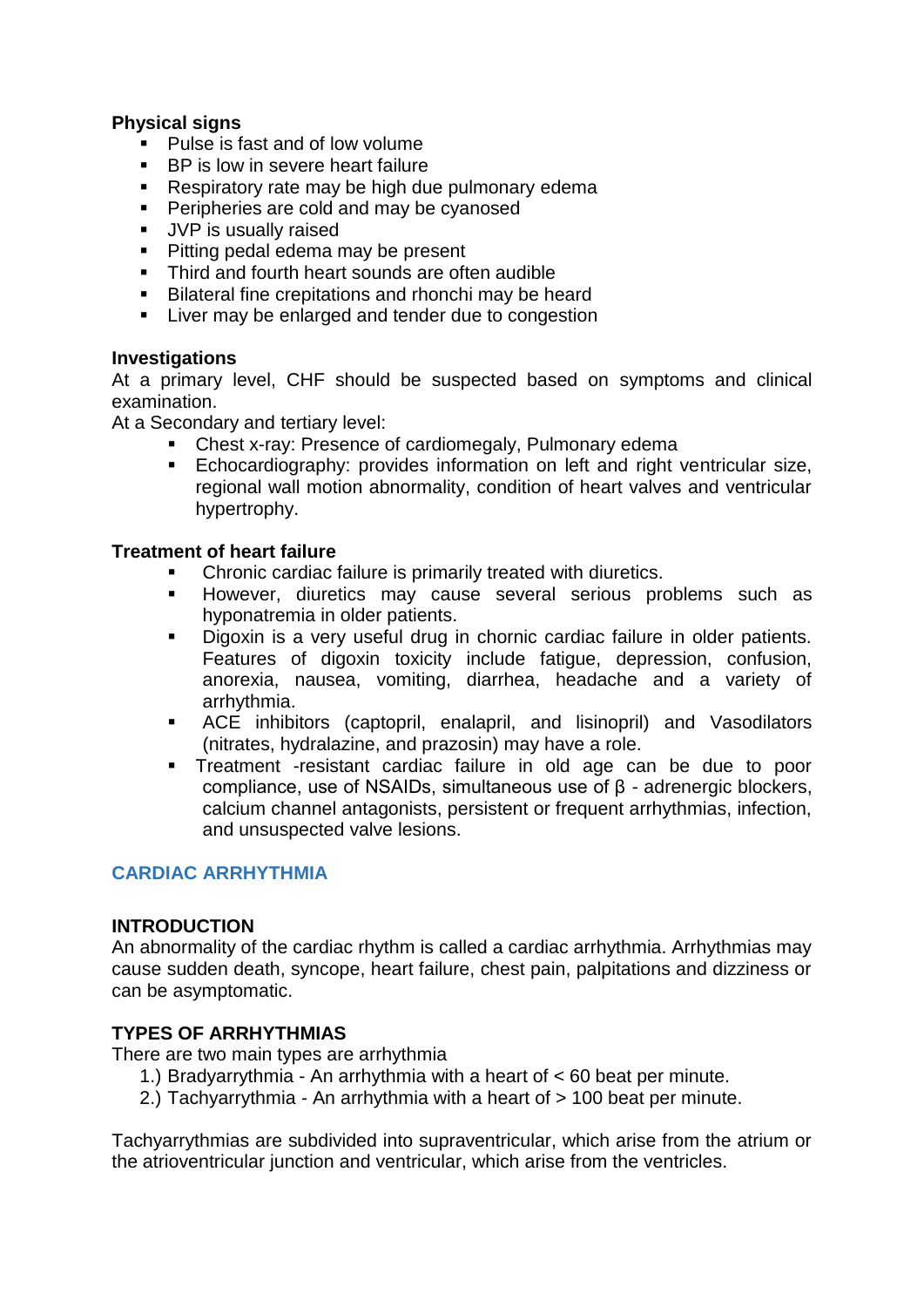# **1. Sinus Arrhythmia –**

It is normal phenomenon and results in a regularly irregular pulse (Note: Irregularly irregular pulse is seen in atrial fibrillation)



# **2. Sinus Bradycardia-**

A heart rate of less than 60 beats per minutes originating in sinus node is called bradycardia. It is usually asymptomatic unless the rate is very slow.



# **Table 2: Causes of Sinus bradycardia**

| <b>Physiological</b>         | <b>Pathological</b>          |  |
|------------------------------|------------------------------|--|
| Sleep (due to decreased      | Hypothyroidism               |  |
| sympathetic tone)            | Cholestatic jaundice         |  |
| - Elderly                    | Raised intracranial pressure |  |
| - Athletes (due to increased | - Myocardial infarction      |  |
| vagal tone)                  | Hypothermia                  |  |
|                              | Idiopathic                   |  |
|                              | Drugs (beta blocker)         |  |

### **Treatment of symptomatic bradycardia**

- 1) Temporary pace maker if the cause is reversible
- 2) Permanent pacemaker if the cause is irreversible
- 3) Injection of Atropine may help temporarily

# **3. Sinus Tachycardia**

A heart rate of more than 100 beats per minutes originating in sinus node is called sinus tachycardia. In the ECG, it is characterized by normal P waves, PR intervals and QRS complexes. It may be experienced as palpitations.

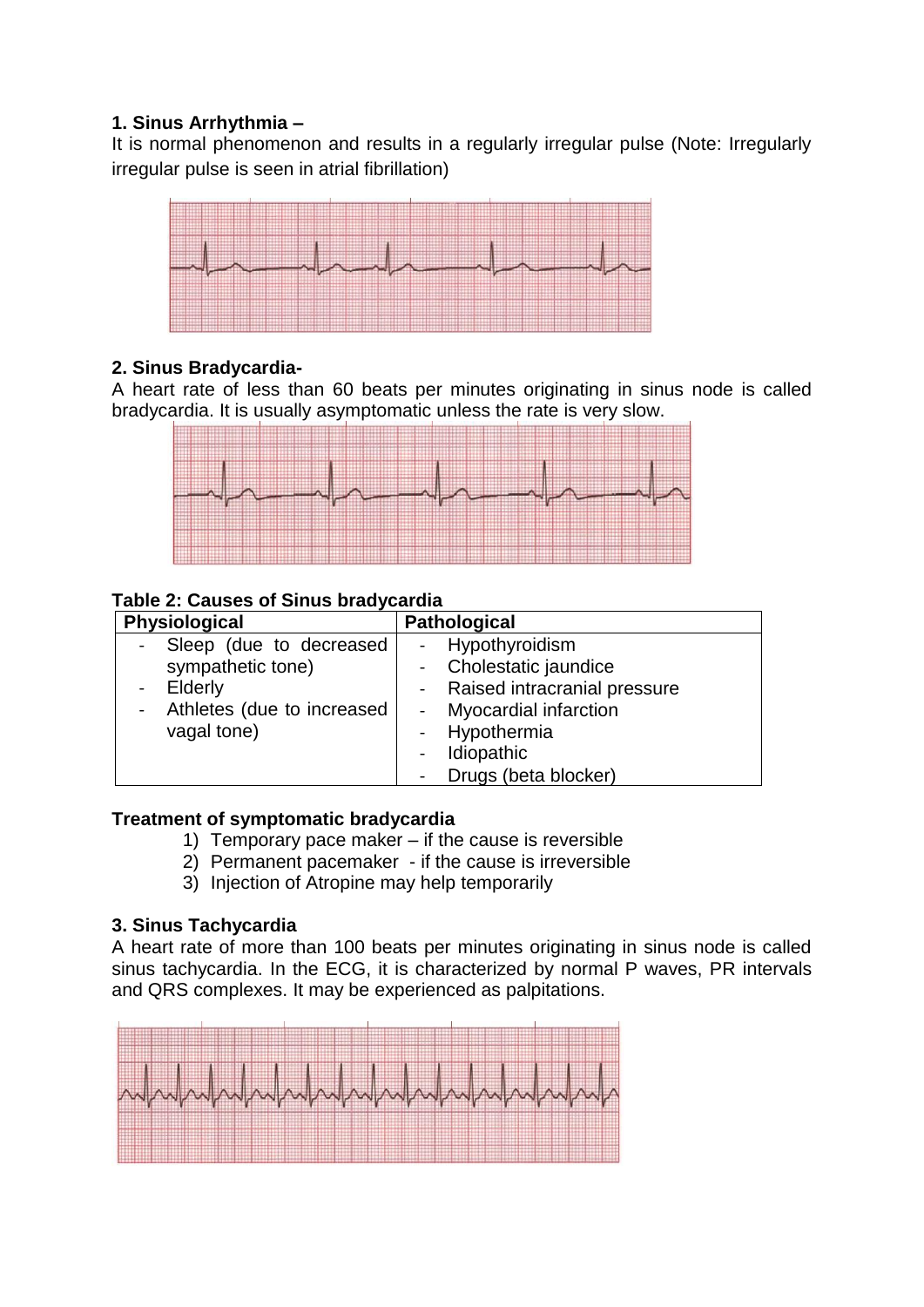| Physiological               | <b>Pathological</b>                                                                                                                                                                                             |
|-----------------------------|-----------------------------------------------------------------------------------------------------------------------------------------------------------------------------------------------------------------|
| Anxiety<br>Fear<br>Exertion | Fever<br>Anemia<br>Hypovolemia<br>Hypotension<br><b>Heart failure</b><br>Hyperthyroidism<br>Phaeochromocytoma<br>$\qquad \qquad \blacksquare$<br>Sympathomimetic<br>(Beta<br>drugs<br>adrenoceptor<br>agonists) |

# **Table 3: Causes of Sinus tachycardia**

### **Treatment includes**

- Treating the underlying cause
- Beta blockers

**4. Atrial Fibrillation (AF) - AF** is the most common arrhythmia in elderly. It can be A) Paroxysmal - Refers to episodes terminate spontaneously.

B) Persistent - Refers to episodes sustained for more than 7 days, or AF that terminates only with cardioversion.

c) Chronic or continuous AF is the one that is unresponsive to cardioversion.



Rate: Atrial: 350bpm or greater; Ventricular: slow or fast

Rhythm: Irregular

P Waves: No true P waves; chaotic atrial activity

PR Interval: None

QRS: Normal (0.06-0.10 sec)

- Rapid, erratic electrical discharge comes from multiple atrial ectopic foci.
- No organized atrial contraction are detectable.

# **Table 4: Etiology of AF**

| --                       |                                          |
|--------------------------|------------------------------------------|
| <b>Emotional stress</b>  | Rheumatic Heart disease (mitral<br>valve |
| <b>Following surgery</b> | disease)                                 |
| Exercise                 | Hypertension                             |
| Excessive caffeine use   | <b>Heart failure</b>                     |
| Smoking                  | Hyperthyroidism                          |
| alcoholic<br>Acute       | <b>COPD</b>                              |
| intoxication             | Cardiomyopathy                           |
|                          | Pericardial disease                      |
|                          | Pulmonary embolism                       |
|                          | Idiopathic (Lone AF)                     |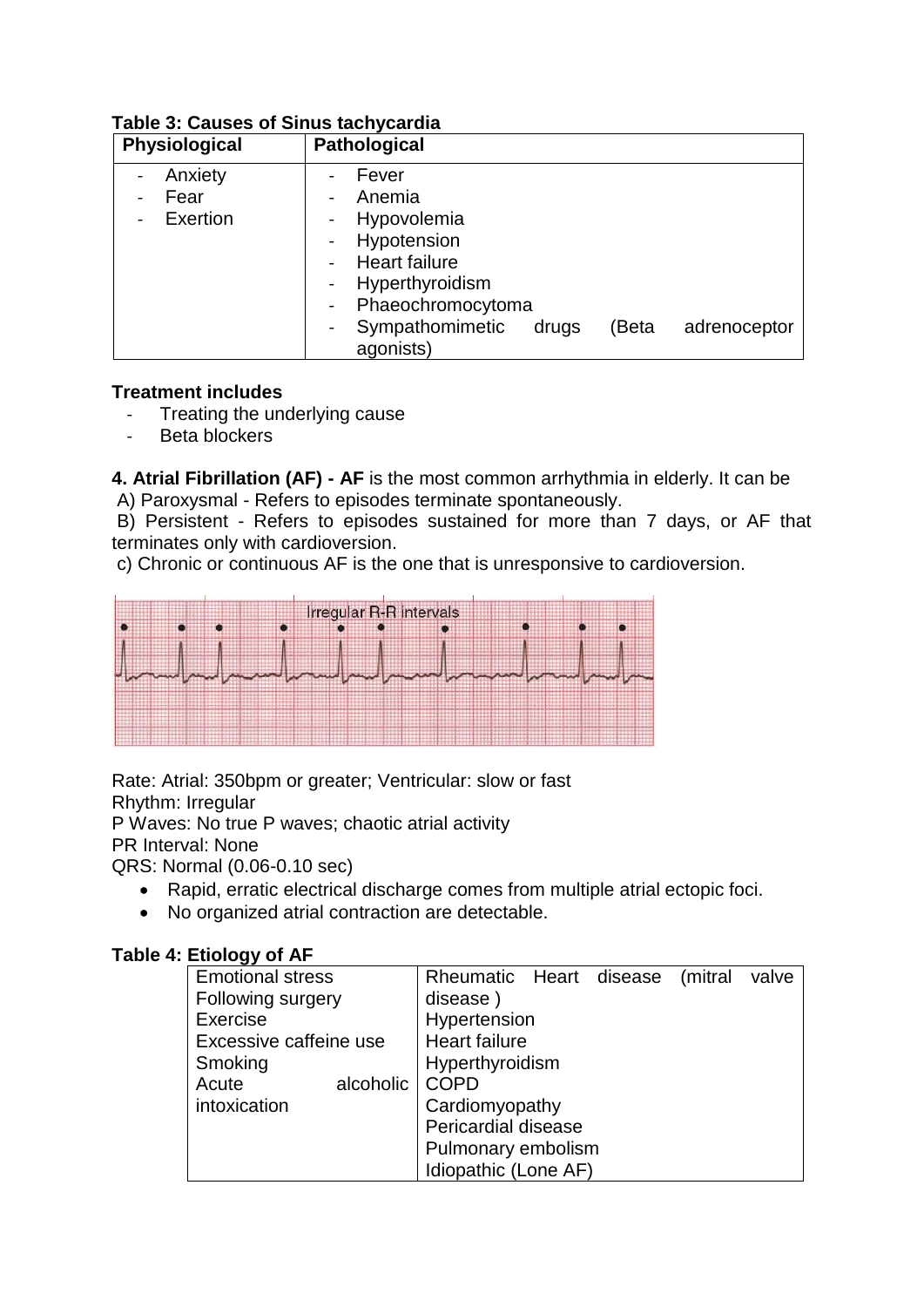# **Clinical Features**

**Symptoms** 

- Can be asymptomatic and detected incidentally in some patients.
- Anxiety
- Palpitations
- Fatigue
- Dyspnea

**Signs** 

- Irregularly irregular pulse which is usually 100-150
- Variable volume of pulse
- Variable intensity of S1
- Sign of cardiac failure
- Features of underlying disease causing AF

# **Complications**

- Syncope
- Thromboembolism
- Cardiac failure
- Angina
- **Hypotension**
- Pulmonary edema

### **Investigations**

- ECG shows varying RR interval with absent P waves.
- Echocardiogram can detect underlying condition such as mitral stenosis, atrial dilatation and clot formation.
- Other test includes CBC (to identify Anemia)
- Thyroid function test (to identify hyperthyroidism)
- Serum electrolytes (to identify electrolyte imbalance)
- Chest X-ray (to identify pneumonia, COPD)

# **Treatment**

Goals of treatment

- Control of ventricular rate By Beta blockers (Esmolol, metoprolo) or calcium channel blocker (verapamil or diltiazem) or Digoxin
- Restoration of sinus rhythm
- Prevention of embolic complications
- Correction of underlying cause

Anticoagulation in elderly should be balanced against the increased risk of bleeding. If hemodynamically unstable – DC shock is the treatment of choice. If precipitating factor such as alcohol intoxication, fever, thyrotoxicosis, etc., it should be treated.

### **Key messages:**

• Atrial fibrillation is the commonest arrhythmia in elderly